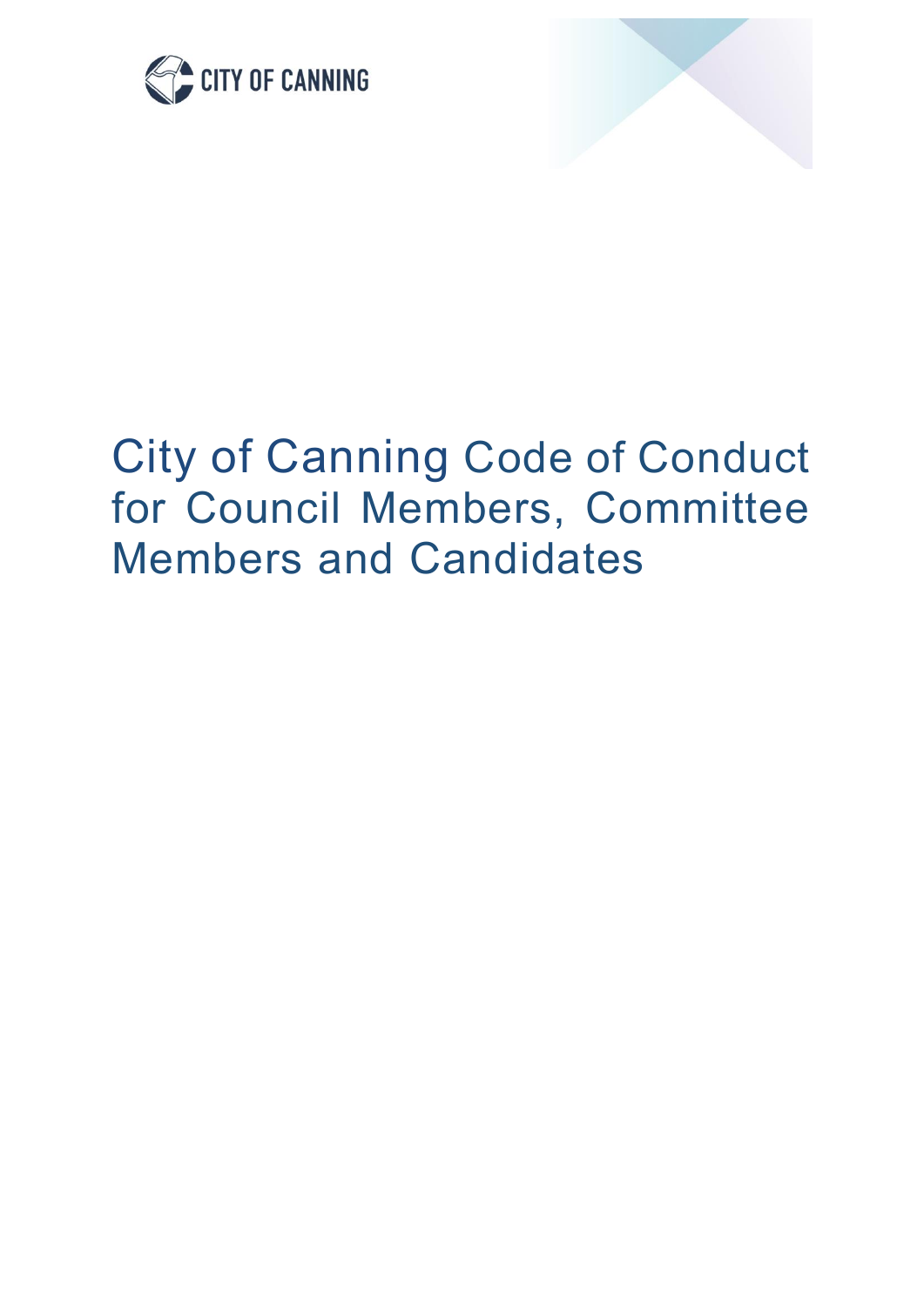# **Table of Contents**

| Division 1 - Preliminary provisions |                                                      | $\mathbf{2}$   |
|-------------------------------------|------------------------------------------------------|----------------|
| 1.                                  | Citation                                             | $\overline{c}$ |
| 2.                                  | Terms used                                           | $\overline{2}$ |
|                                     | Division 2 - General principles                      | $\mathbf{2}$   |
| 3.                                  | <b>Overview of Division</b>                          | $\overline{2}$ |
| $\overline{4}$ .                    | Personal integrity                                   | $\overline{c}$ |
| 5.                                  | Relationship with others                             | 3              |
| 6.                                  | Accountability                                       | 3              |
|                                     | Division 3 - Behaviour                               | 4              |
| 7.                                  | <b>Overview of Division</b>                          | 4              |
| 8.                                  | Personal integrity                                   | $\overline{4}$ |
| 9.                                  | Relationship with others                             | $\overline{4}$ |
| 10.                                 | Council or committee meetings                        | $\overline{4}$ |
| 11.                                 | Complaint about alleged breach                       | 5              |
| 12.                                 | Dealing with complaint                               | 5              |
| 13.                                 | Dismissal of complaint                               | 6              |
| 14.                                 | Withdrawal of complaint                              | 6              |
| 15.                                 | Other provisions about complaints                    | $\overline{7}$ |
| Division 4 - Rules of conduct       |                                                      | 7              |
| 16.                                 | <b>Overview of Division</b>                          | $\overline{7}$ |
| 17.                                 | Misuse of local government resources                 | $\overline{7}$ |
| 18.                                 | Securing personal advantage or disadvantaging others | $\overline{7}$ |
| 19.                                 | Prohibition against involvement in administration    | 8              |
| 20.                                 | Relationship with local government employees         | 8              |
| 21.                                 | Disclosure of information                            | 9              |
| 22.                                 | <b>Disclosure of interests</b>                       | 9              |
| 23.                                 | Compliance with plan requirement                     | 10             |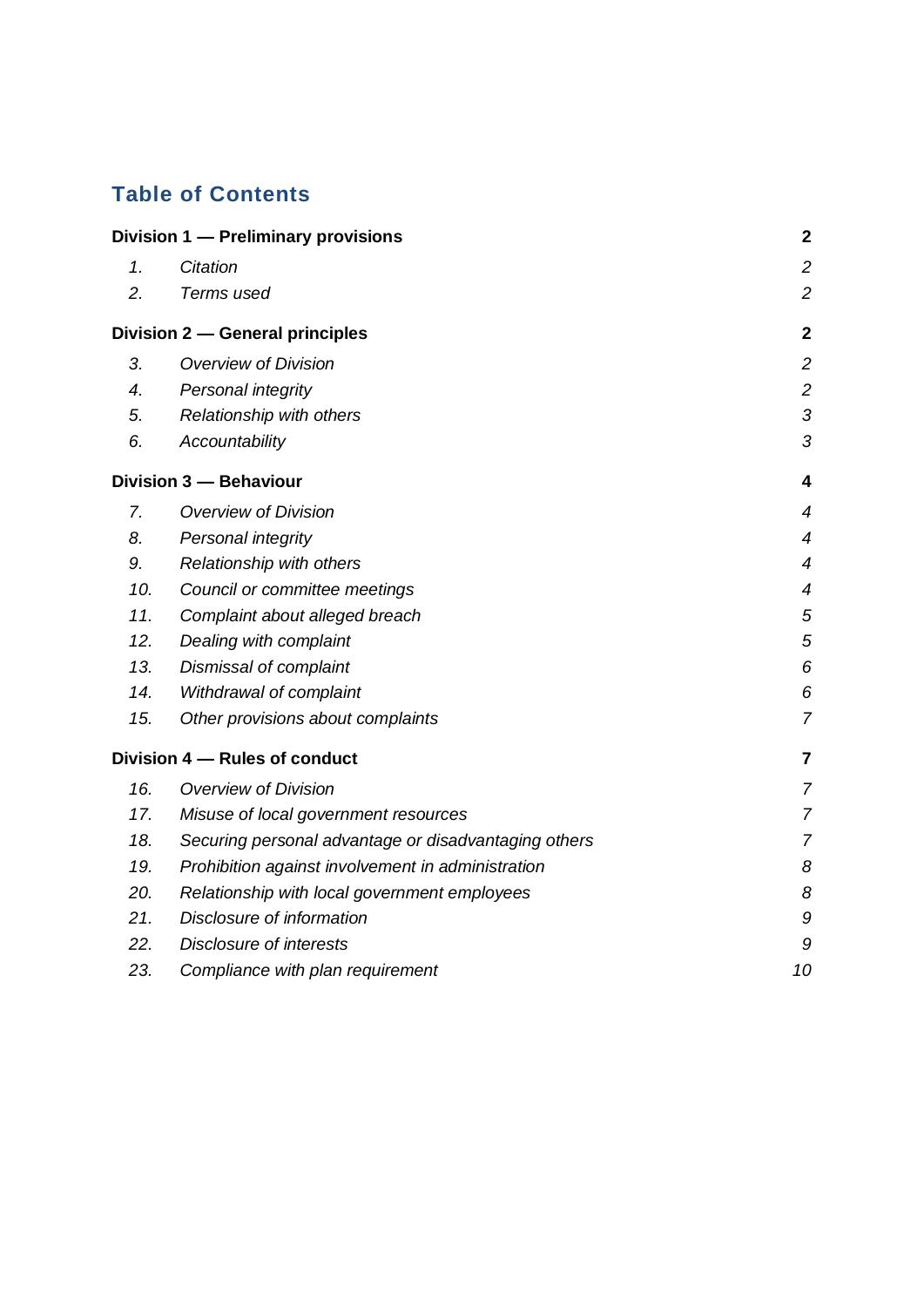# **City of Canning Code of Conduct for Council Members, Committee Members and Candidates**

## **Policy Purpose:**

This Policy is adopted in accordance with section 5.104 of the *Local Government Act 1995*.

# <span id="page-2-0"></span>**Division 1 — Preliminary provisions**

#### <span id="page-2-1"></span>**1. Citation**

This is the City of Canning's Code of Conduct for Council Members, Committee Members and Candidates.

#### <span id="page-2-2"></span>**2. Terms used**

 $(1)$  In this code —

*Act* means the Local Government Act 1995;

*candidate* means a candidate for election as a council member;

*complaint* means a complaint made under clause 11(1);

*publish* includes to publish on a social media platform.

(2) Other terms used in this code that are also used in the Act have the same meaning as they have in the Act, unless the contrary intention appears.

# <span id="page-2-3"></span>**Division 2 — General principles**

#### <span id="page-2-4"></span>**3. Overview of Division**

This Division sets out general principles to guide the behaviour of council members, committee members and candidates.

#### <span id="page-2-5"></span>**4. Personal integrity**

- (1) A council member, committee member or candidate should
	- (a) act with reasonable care and diligence; and
	- (b) act with honesty and integrity; and
	- (c) act lawfully; and
	- (d) identify and appropriately manage any conflict of interest; and
	- (e) avoid damage to the reputation of the local government.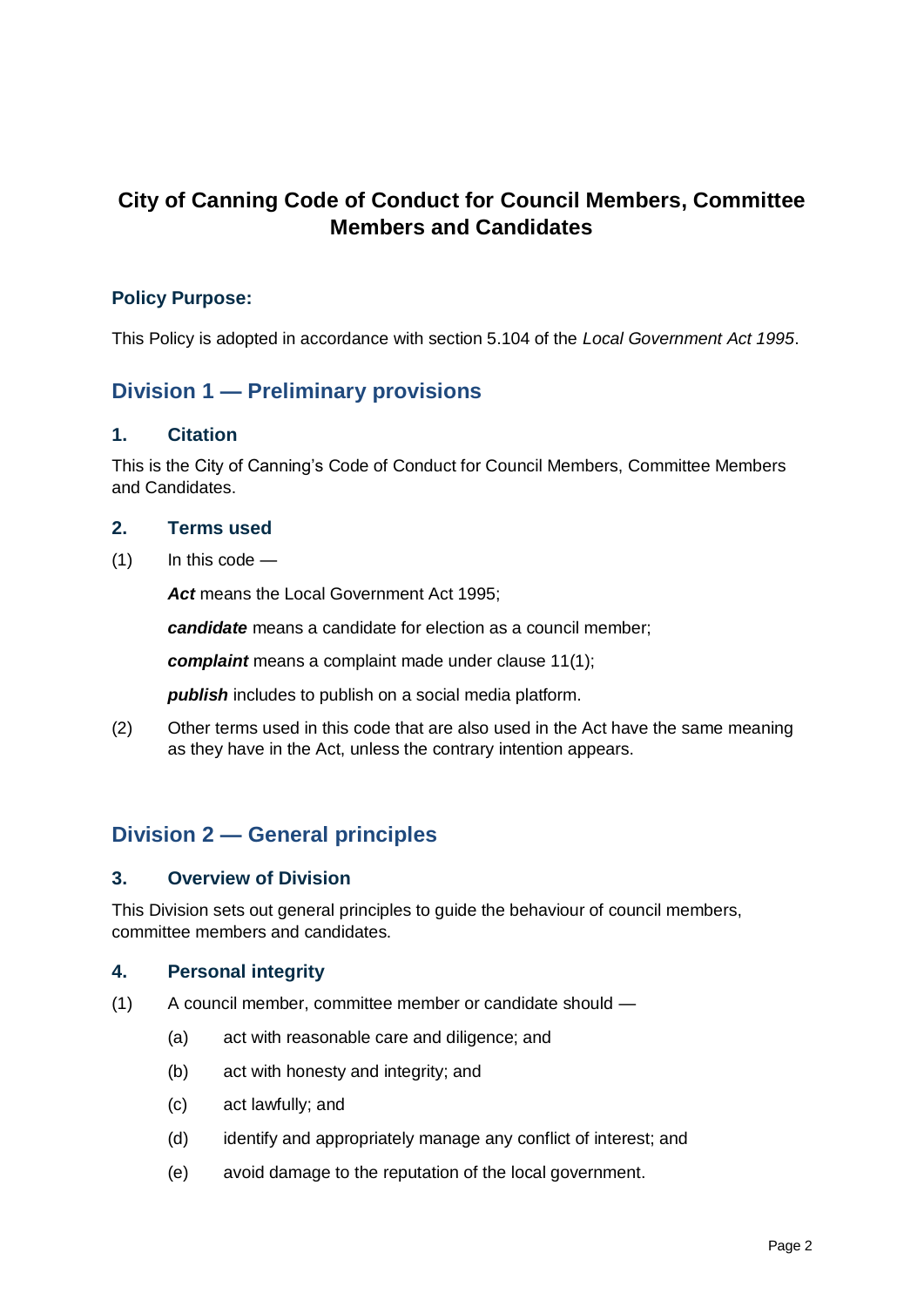- (2) A council member or committee member should
	- (a) act in accordance with the trust placed in council members and committee members; and
	- (b) participate in decision making in an honest, fair, impartial and timely manner; and
	- (c) actively seek out and engage in training and development opportunities to improve the performance of their role; and
	- (d) attend and participate in briefings, workshops and training sessions provided or arranged by the local government in relation to the performance of their role.

# <span id="page-3-0"></span>**5. Relationship with others**

- (1) A council member, committee member or candidate should
	- (a) treat others with respect, courtesy and fairness; and
	- (b) respect and value diversity in the community.
- (2) A council member or committee member should maintain and contribute to a harmonious, safe and productive work environment.

# <span id="page-3-1"></span>**6. Accountability**

A council member or committee member should —

- (a) base decisions on relevant and factually correct information; and
- (b) make decisions on merit, in the public interest and in accordance with statutory obligations and principles of good governance and procedural fairness; and
- (c) read all agenda papers given to them in relation to council or committee meetings; and
- (d) be open and accountable to, and represent, the community in the district.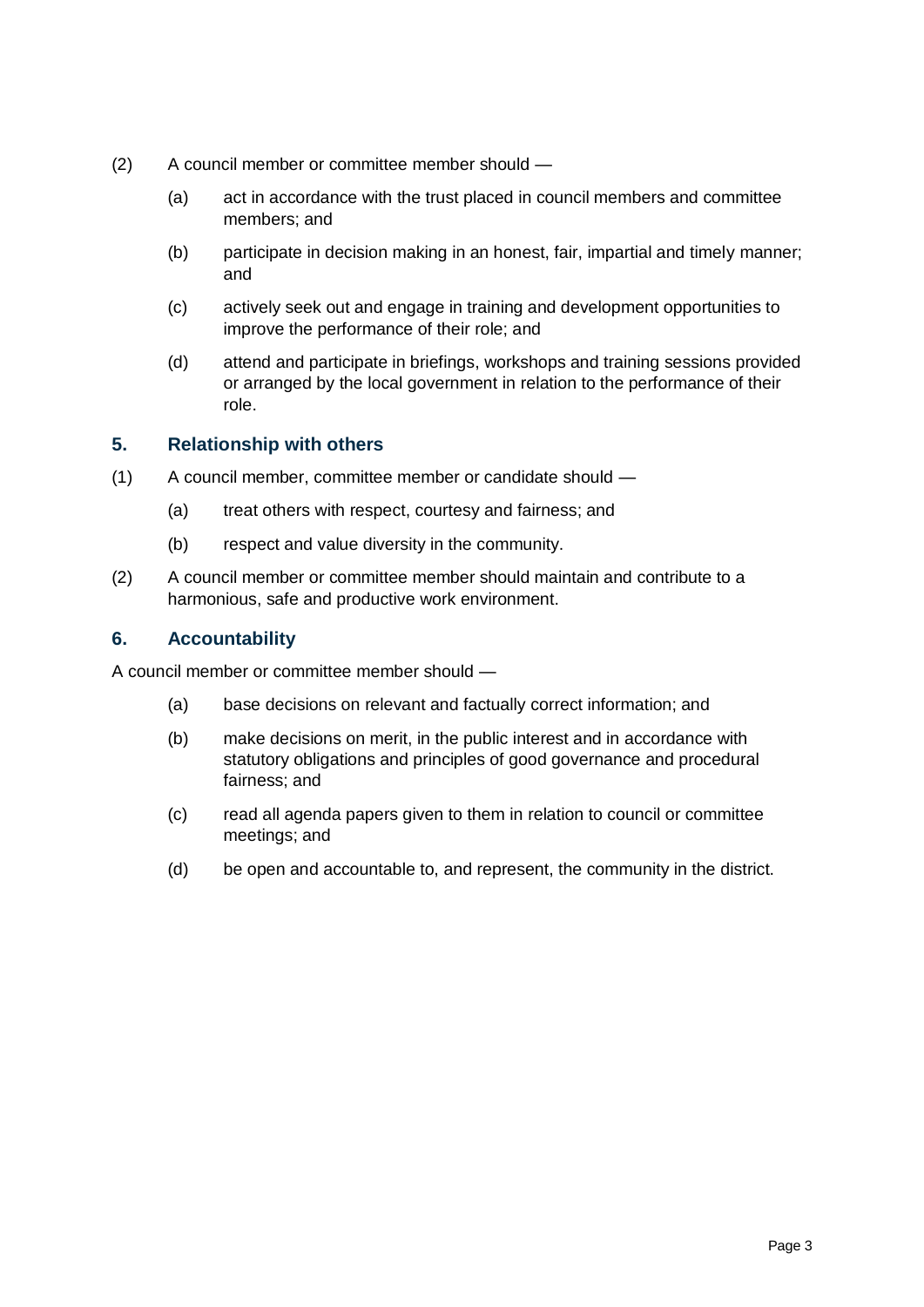# <span id="page-4-0"></span>**Division 3 — Behaviour**

## <span id="page-4-1"></span>**7. Overview of Division**

This Division sets out —

- (a) requirements relating to the behaviour of council members, committee members and candidates; and
- (b) the mechanism for dealing with alleged breaches of those requirements.

## <span id="page-4-2"></span>**8. Personal integrity**

- (1) A council member, committee member or candidate
	- (a) must ensure that their use of social media and other forms of communication complies with this code; and
	- (b) must only publish material that is factually correct.
- (2) A council member or committee member
	- (a) must not be impaired by alcohol or drugs in the performance of their official duties; and
	- (b) must comply with all policies, procedures and resolutions of the local government.

## <span id="page-4-3"></span>**9. Relationship with others**

A council member, committee member or candidate —

- (a) must not bully or harass another person in any way; and
- (b) must deal with the media in a positive and appropriate manner and in accordance with any relevant policy of the local government; and
- (c) must not use offensive or derogatory language when referring to another person; and
- (d) must not disparage the character of another council member, committee member or candidate or a local government employee in connection with the performance of their official duties; and
- (e) must not impute dishonest or unethical motives to another council member, committee member or candidate or a local government employee in connection with the performance of their official duties.

#### <span id="page-4-4"></span>**10. Council or committee meetings**

When attending a council or committee meeting, a council member, committee member or candidate —

(a) must not act in an abusive or threatening manner towards another person; and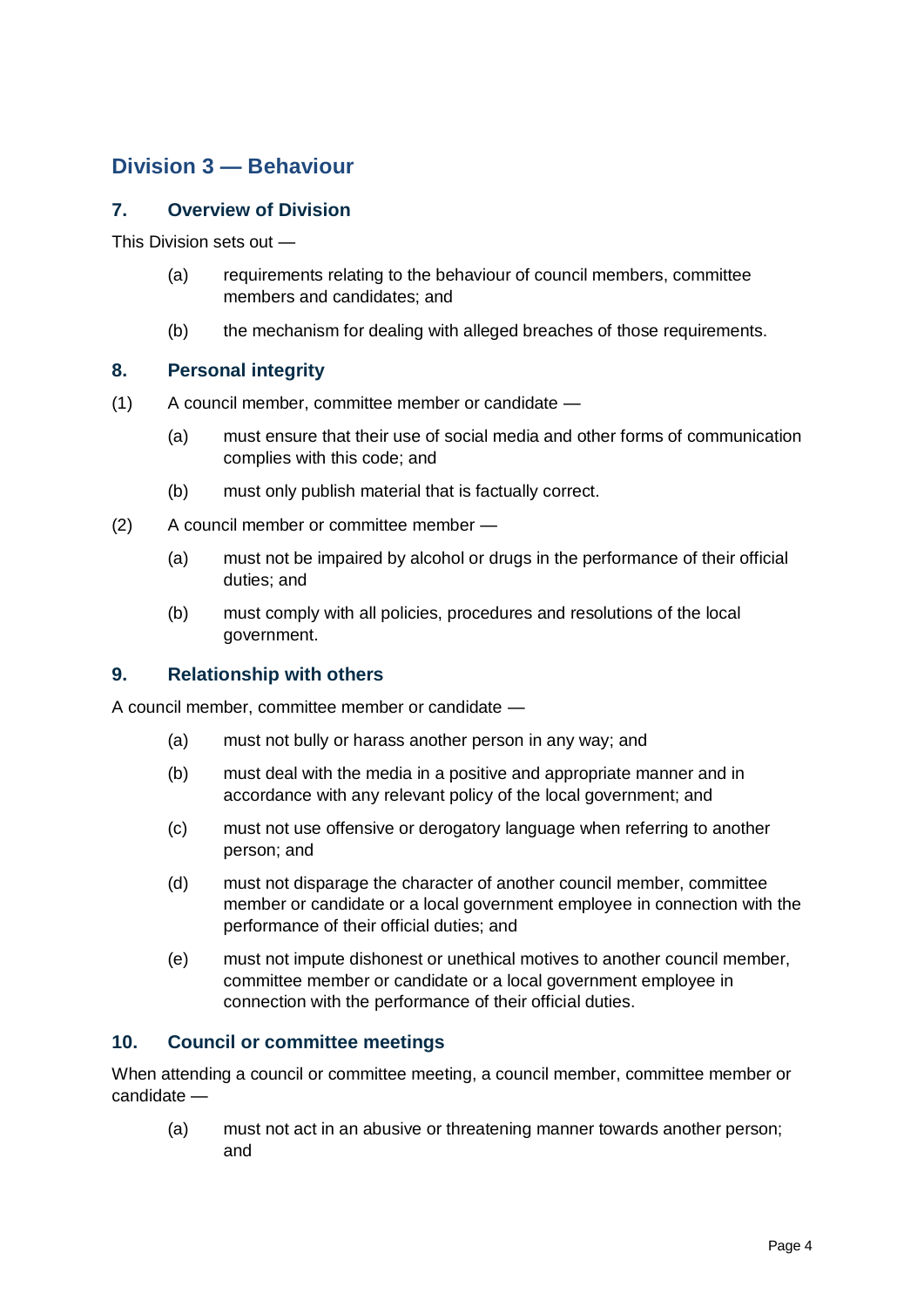- (b) must not make a statement that the member or candidate knows, or could reasonably be expected to know, is false or misleading; and
- (c) must not repeatedly disrupt the meeting; and
- (d) must comply with any requirements of a local law of the local government relating to the procedures and conduct of council or committee meetings; and
- (e) must comply with any direction given by the person presiding at the meeting; and
- (f) must immediately cease to engage in any conduct that has been ruled out of order by the person presiding at the meeting.

#### <span id="page-5-0"></span>**11. Complaint about alleged breach**

- (1) A person may make a complaint, in accordance with subclause (2), alleging a breach of a requirement set out in this Division.
- (2) A complaint must be made
	- (a) in writing in the form approved by the local government; and
	- (b) to a person authorised under subclause (3); and
	- (c) within 1 month after the occurrence of the alleged breach.
- (3) The local government must, in writing, authorise 1 or more persons to receive complaints and withdrawals of complaints.

#### <span id="page-5-1"></span>**12. Dealing with complaint**

- (1) After considering a complaint, the local government must, unless it dismisses the complaint under clause 13 or the complaint is withdrawn under clause 14(1), make a finding as to whether the alleged breach the subject of the complaint has occurred.
- (2) Before making a finding in relation to the complaint, the local government must give the person to whom the complaint relates a reasonable opportunity to be heard.
- (3) A finding that the alleged breach has occurred must be based on evidence from which it may be concluded that it is more likely that the breach occurred than that it did not occur.
- (4) If the local government makes a finding that the alleged breach has occurred, the local government may —
	- (a) take no further action; or
	- (b) prepare and implement a plan to address the behaviour of the person to whom the complaint relates.
- (5) When preparing a plan under subclause (4)(b), the local government must consult with the person to whom the complaint relates.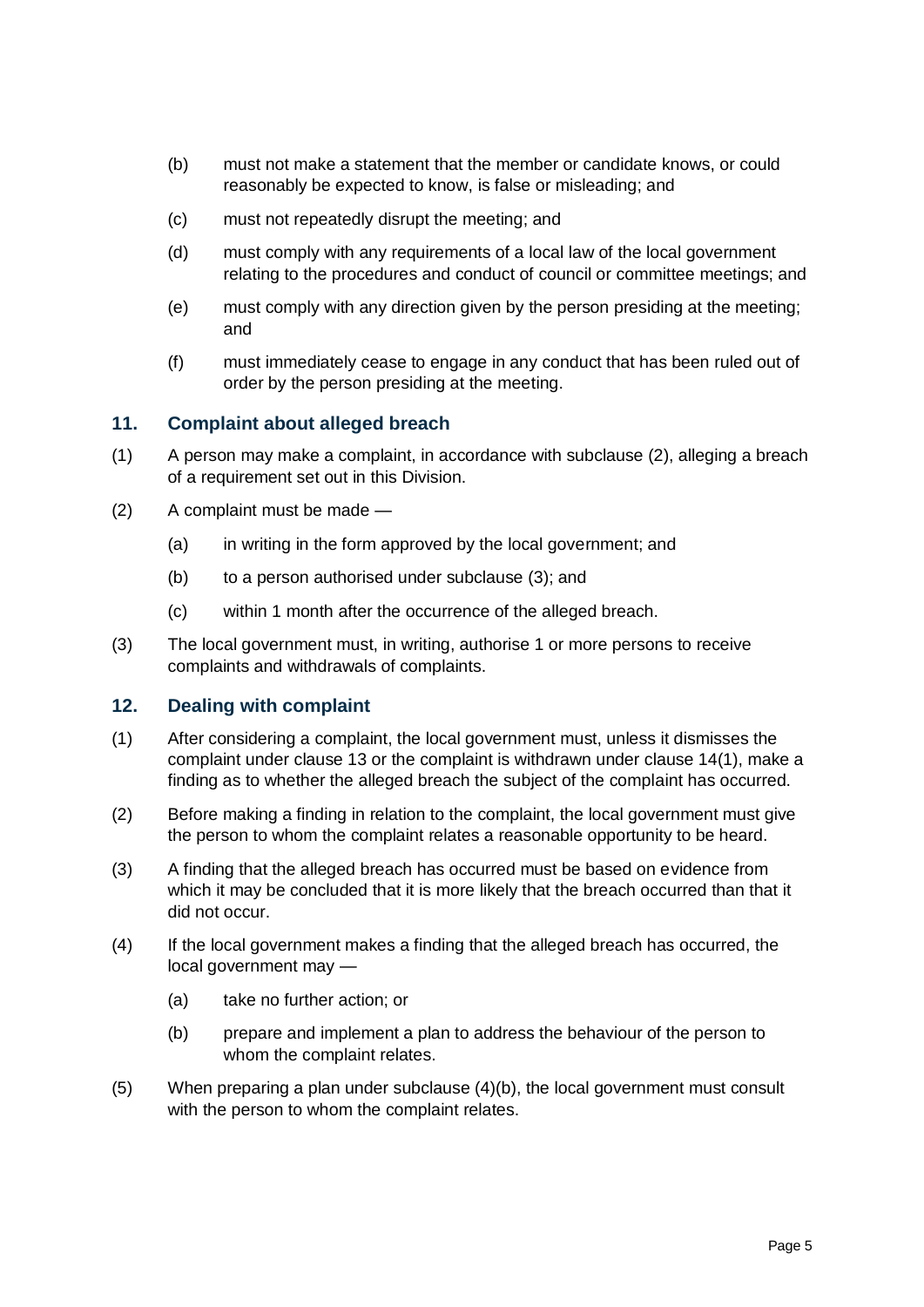- $(6)$  A plan under subclause  $(4)(b)$  may include a requirement for the person to whom the complaint relates to do 1 or more of the following —
	- (a) engage in mediation;
	- (b) undertake counselling;
	- (c) undertake training;
	- (d) take other action the local government considers appropriate.
- (7) If the local government makes a finding in relation to the complaint, the local government must give the complainant, and the person to whom the complaint relates, written notice of —
	- (a) its finding and the reasons for its finding; and
	- (b) if its finding is that the alleged breach has occurred its decision under subclause (4).

# <span id="page-6-0"></span>**13. Dismissal of complaint**

- (1) The local government must dismiss a complaint if it is satisfied that
	- (a) the behaviour to which the complaint relates occurred at a council or committee meeting; and
	- (b) either
		- (i) the behaviour was dealt with by the person presiding at the meeting; or
		- (ii) the person responsible for the behaviour has taken remedial action in accordance with a local law of the local government that deals with meeting procedures.
- (2) If the local government dismisses a complaint, the local government must give the complainant, and the person to whom the complaint relates, written notice of its decision and the reasons for its decision.

## <span id="page-6-1"></span>**14. Withdrawal of complaint**

- (1) A complainant may withdraw their complaint at any time before the local government makes a finding in relation to the complaint.
- (2) The withdrawal of a complaint must be
	- (a) in writing; and
	- (b) given to a person authorised under clause 11(3).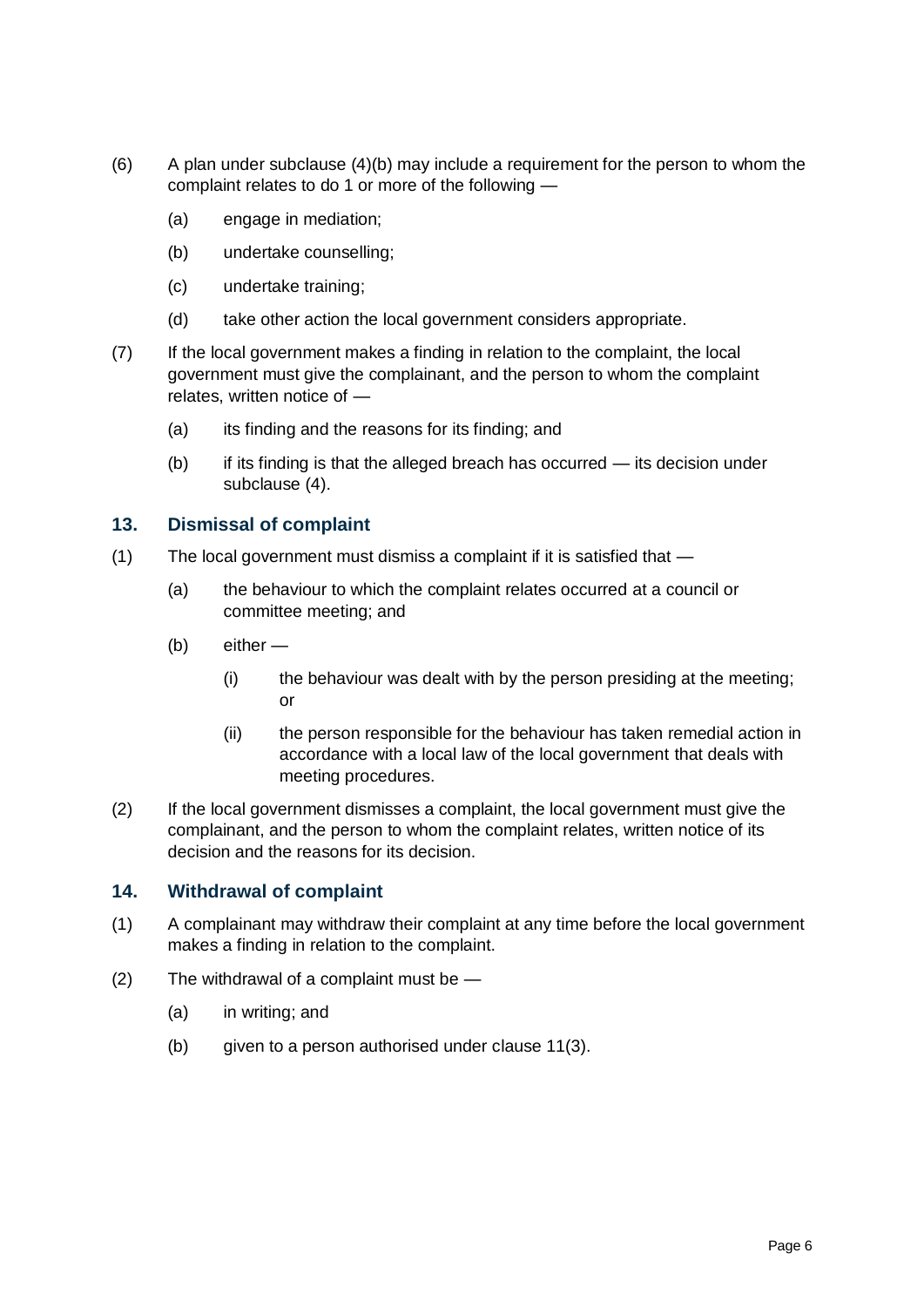#### <span id="page-7-0"></span>**15. Other provisions about complaints**

- (1) A complaint about an alleged breach by a candidate cannot be dealt with by the local government unless the candidate has been elected as a council member.
- (2) The procedure for dealing with complaints may be determined by the local government to the extent that it is not provided for in this Division.

# <span id="page-7-1"></span>**Division 4 — Rules of conduct**

#### <span id="page-7-2"></span>**16. Overview of Division**

- (1) This Division sets out rules of conduct for council members and candidates.
- (2) A reference in this Division to a council member includes a council member when acting as a committee member.

#### <span id="page-7-3"></span>**17. Misuse of local government resources**

 $(1)$  In this clause —

*electoral purpose* means the purpose of persuading electors to vote in a particular way at an election, referendum or other poll held under the Act, the *Electoral Act 1907* or the *Commonwealth Electoral Act 1918*;

*resources* of a local government includes —

- (a) local government property; and
- (b) services provided, or paid for, by a local government.
- (2) A council member must not, directly or indirectly, use the resources of a local government for an electoral purpose or other purpose unless authorised under the Act, or by the local government or the CEO, to use the resources for that purpose.

#### <span id="page-7-4"></span>**18. Securing personal advantage or disadvantaging others**

- (1) A council member must not make improper use of their office
	- (a) to gain, directly or indirectly, an advantage for the council member or any other person; or
	- (b) to cause detriment to the local government or any other person.
- (2) Subclause (1) does not apply to conduct that contravenes section 5.93 of the Act or *The Criminal Code* section 83.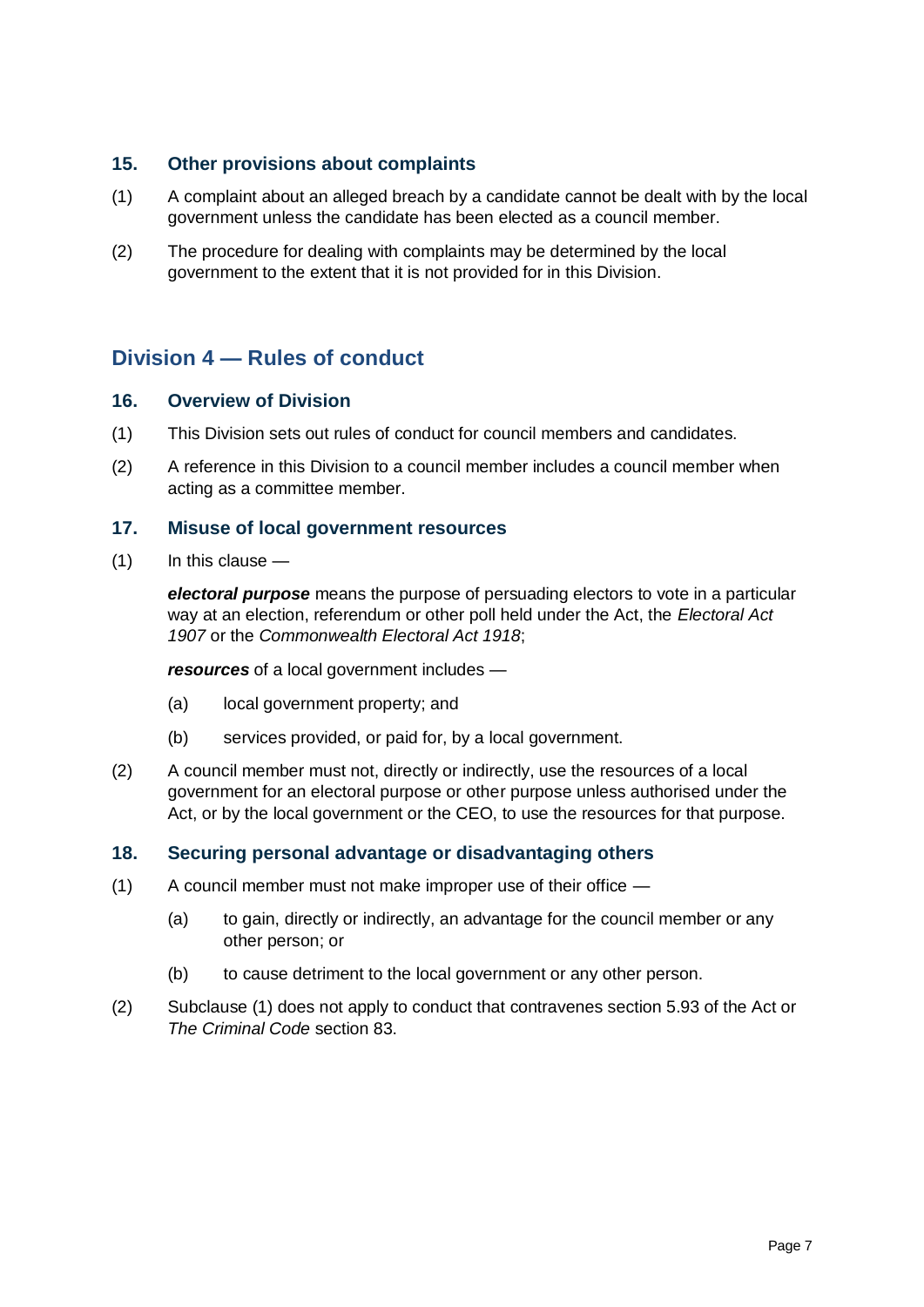## <span id="page-8-0"></span>**19. Prohibition against involvement in administration**

- (1) A council member must not undertake a task that contributes to the administration of the local government unless authorised by the local government or the CEO to undertake that task.
- (2) Subclause (1) does not apply to anything that a council member does as part of the deliberations at a council or committee meeting.

## <span id="page-8-1"></span>**20. Relationship with local government employees**

 $(1)$  In this clause —

#### *local government employee* means a person —

- (a) employed by a local government under section 5.36(1) of the Act; or
- (b) engaged by a local government under a contract for services.
- (2) A council member or candidate must not
	- (a) direct or attempt to direct a local government employee to do or not to do anything in their capacity as a local government employee; or
	- (b) attempt to influence, by means of a threat or the promise of a reward, the conduct of a local government employee in their capacity as a local government employee; or
	- (c) act in an abusive or threatening manner towards a local government employee.
- (3) Subclause (2)(a) does not apply to anything that a council member does as part of the deliberations at a council or committee meeting.
- (4) If a council member or candidate, in their capacity as a council member or candidate, is attending a council or committee meeting or other organised event (for example, a briefing or workshop), the council member or candidate must not orally, in writing or by any other means —
	- (a) make a statement that a local government employee is incompetent or dishonest; or
	- (b) use an offensive or objectionable expression when referring to a local government employee.
- (5) Subclause (4)(a) does not apply to conduct that is unlawful under *The Criminal Code* Chapter XXXV.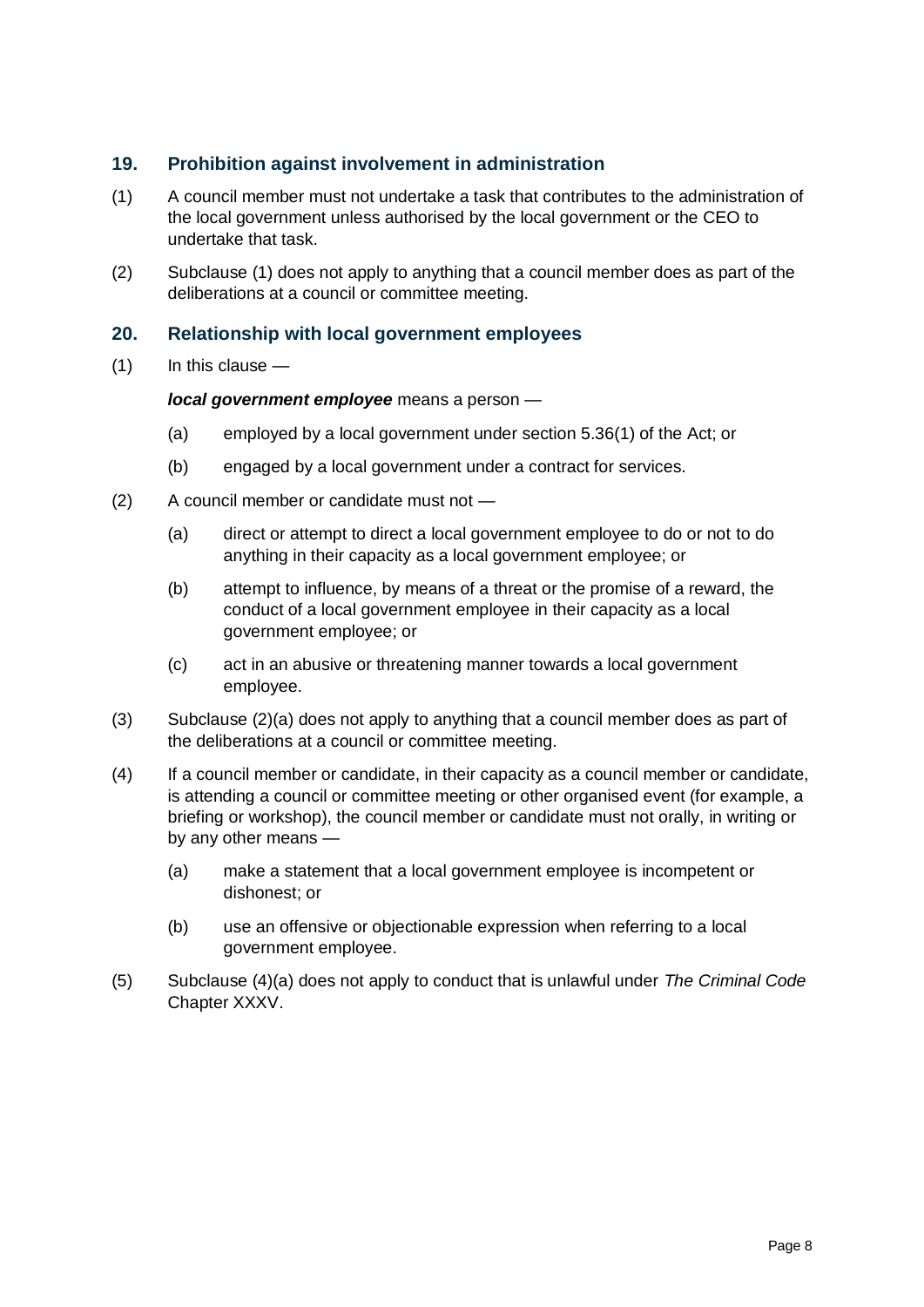# <span id="page-9-0"></span>**21. Disclosure of information**

(1) In this clause —

*closed meeting* means a council or committee meeting, or a part of a council or committee meeting, that is closed to members of the public under section 5.23(2) of the Act;

*confidential document* means a document marked by the CEO, or by a person authorised by the CEO, to clearly show that the information in the document is not to be disclosed;

*document* includes a part of a document;

*non confidential document* means a document that is not a confidential document.

- (2) A council member must not disclose information that the council member
	- (a) derived from a confidential document; or
	- (b) acquired at a closed meeting other than information derived from a non confidential document.
- (3) Subclause (2) does not prevent a council member from disclosing information
	- (a) at a closed meeting; or
	- (b) to the extent specified by the council and subject to such other conditions as the council determines; or
	- (c) that is already in the public domain; or
	- (d) to an officer of the Department; or
	- (e) to the Minister; or
	- (f) to a legal practitioner for the purpose of obtaining legal advice; or
	- $(q)$  if the disclosure is required or permitted by law.

#### <span id="page-9-1"></span>**22. Disclosure of interests**

(1) In this clause —

#### *interest* —

- (a) means an interest that could, or could reasonably be perceived to, adversely affect the impartiality of the person having the interest; and
- (b) includes an interest arising from kinship, friendship or membership of an association.
- (2) A council member who has an interest in any matter to be discussed at a council or committee meeting attended by the council member must disclose the nature of the interest —
	- (a) in a written notice given to the CEO before the meeting; or
	- (b) at the meeting immediately before the matter is discussed.